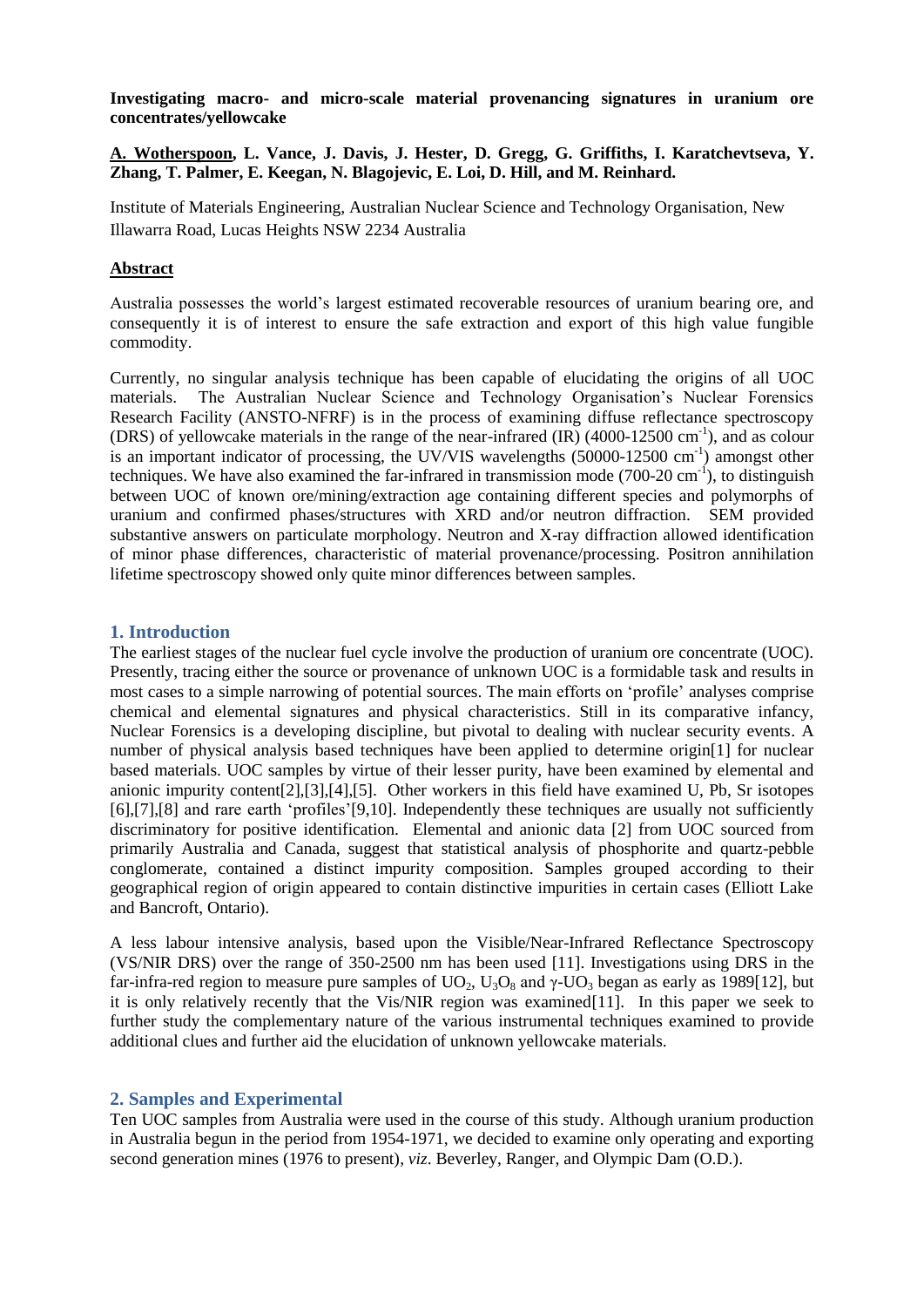| Mine/mill<br>(sample)<br>name) | Region<br>or State    | Period of<br>operation | Deposit Type                     | Primary U<br>minerals                    | Gangue<br><b>Minerals</b>                                           | Processing                                                                                                                                                                             |
|--------------------------------|-----------------------|------------------------|----------------------------------|------------------------------------------|---------------------------------------------------------------------|----------------------------------------------------------------------------------------------------------------------------------------------------------------------------------------|
| Olympic<br>Dam                 | South<br>Australia    | 1988-                  | Hematite/breccia<br>complex      | Uraninite,<br>coffinite<br>brannerite    | Iron<br>oxides,<br>Chlorite,<br>sericite,<br>clay<br>minerals       | Complex<br>processing<br>(due<br>to<br>of<br>recovery<br>Cu, U,<br>Ag,<br>and<br>Au).<br>$H2SO4$ leach,<br>SX,<br>$(NH_4)_2SO_4$<br>strip,<br>NH <sub>3</sub><br>pptn of U             |
| Ranger                         | Northern<br>Territory | 1980-                  | Unconformity<br>related          | Uraninite,<br>brannerite,<br>pitchblende | Refractory<br>gangue,<br>chlorite<br>Muscovite,<br>Clay<br>minerals | $H2SO4$ leach,<br>SX,<br>$(NH_4)_2SO_4$<br>NH <sub>3</sub><br>strip,<br>pptn of U                                                                                                      |
| Beverley                       | South<br>Australia    | $2001 -$               | Sandstone<br>Basal/Palaeochannel | Coffinite,<br>uraninite                  | Quartz,<br>clay,<br>feldspar,<br>of<br>traces<br>gypsum             | H <sub>2</sub> SO <sub>4</sub><br>leach/ $H_2O_2$ ,<br>IX,<br>washed<br>salt/dil.<br>with<br>H <sub>2</sub> SO <sub>4</sub><br>neutralized<br>$NaOH(aq)$ ,<br>with<br>pptn<br>$H_2O_2$ |

**Table 1:** Australian uranium ore concentrate samples analysed for uranium speciation and microstructural features[\[2\]](#page-9-1).

IX=ion exchange, SX=solvent extraction, pptn=precipitation.

The samples ranged in colour from dark yellow (Beverley,  $UQ_4 \nvert H_2O$ ) to dark green/black ( $U_3O_8$ , Ranger and Olympic Dam) respectively. Colour is indicative of calcination temperature.

# **Experimental**

#### **Scanning Electron Microscopy (SEM)**

The powdered material was dropped onto a double sided conductive carbon adhesive tape and approximately 50 Å of platinum was evaporated onto the surface under vacuum to prevent charging during SEM examination. The SEM used was a JEOL JSM-6300 SEM operated at 15 keV. The instrument is housed in a dedicated active characterization laboratory for handling radioactive samples. The powdered material was also mounted in an epoxy resin and polished to a 1-micron diamond finish. Approximately 50 Å of carbon was evaporated onto the surfaces under vacuum to prevent charging. These epoxy mounted samples were then analysed with a Zeiss Ultra Plus SEM operated at an accelerating voltage of 15 kV.

#### **VIS/NIR Spectroscopy**

Diffuse reflectance (DR) spectra over the range of 350-2500 nm were measured on pressed pellets at ambient temperature using a Cary 5000 spectrophotometer (Agilent, Palo Alto, CA) equipped with a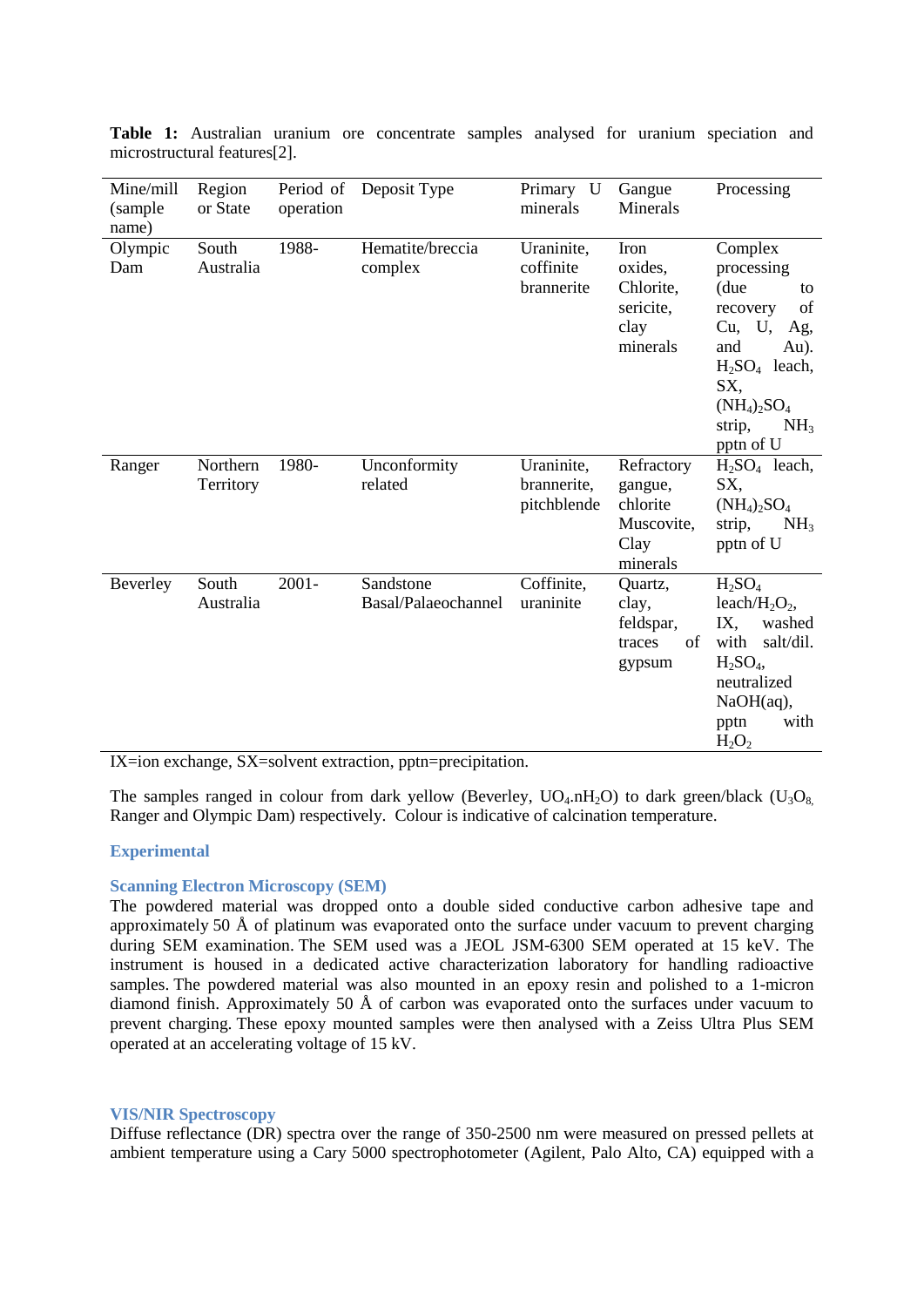Labsphere Biconical Accessory. Spectra are referenced to that of a Labsphere certified standard (Spectralon), and transformed into absorption units. Samples were analyzed as pellets as received.

#### **X-ray Diffraction (XRD)**

Chemical phase information was obtained through XRD pattern matching using the X'Pert Highscore package (Panalytical, Spectris, UK) and the 2009 database from the International Centre for Diffraction Data (ICDD). Powder XRD patterns were collected on all yellowcake samples on a Panalytical powder diffractometer. The diffractometer uses a Cu K $\alpha$  graphite monochromated source and is outfitted with a D/Tex silicon strip detector. Typically, the collection of the XRD patterns took 6 hours per material.

#### **Neutron Diffraction**

We used neutron diffraction as a complementary technique due to the higher relative sensitivity of neutrons to light atoms in the presence of U when compared with XRD. This would expose otherwise invisible differences in the samples, notably diffuse scattering from hydrogenous material.

Neutron diffraction patterns were collected on the Echidna High Resolution Powder Diffractometer at the OPAL reactor, ANSTO, Australia (Liss *et.al*.)[13] at a wavelength of 1.62A with 10' pre-sample collimation. One pattern required 6h to acquire.

#### **Transmission IR**

Far-infrared spectroscopy (Far-IR) spectra were obtained on a Nicolet Nexus 8700 FTIR spectrometer (Thermo Electron Corporation, Madison, WI) using the DTGS PE detector. Spectra were collected in transmission mode from 150 to 700  $cm^{-1}$  range by averaging 1024 scans with 4  $cm^{-1}$  resolution. Powders were diluted with dried CsI and pressed into pellets.

#### **Positron Annihilation Lifetime Spectroscopy (PALS)**

Positron annihilation lifetime spectroscopy (PALS) is a non-destructive [spectroscopy](http://en.wikipedia.org/wiki/Spectroscopy) technique to study voids and defects in solids.<sup>[\[2\]](http://en.wikipedia.org/wiki/Positron_annihilation_spectroscopy#cite_note-2)</sup> The source of the positrons is sodium-22. This annihilation releases [gamma rays](http://en.wikipedia.org/wiki/Gamma_ray) that can be detected; the time between emission of positrons from a [radioactive](http://en.wikipedia.org/wiki/Radioactive) source and detection of gamma rays due to annihilation of positrons with electrons corresponds to the lifetime of the positron. For solids containing free electrons (such as [metals](http://en.wikipedia.org/wiki/Metal) or [semiconductors\)](http://en.wikipedia.org/wiki/Semiconductor), the implanted positrons annihilate rapidly unless voids such as [vacancy defects](http://en.wikipedia.org/wiki/Vacancy_defect) are present. If voids are available, positrons will reside in them and annihilate less rapidly than in the bulk of the material, on time scales up to ~several ns, depending on the void geometry.

The PALS apparatus was a fast-fast coincidence spectrometer, with scintillation detectors based on Hamamatsu H3378-51 (25SE25) photomultiplier tubes and  $BaF<sub>2</sub>$  scintillators (Nucletron, Newton, NSW2042, Australia). A 1.1 MBq  $^{22}$ NaCl source was used for collecting spectra; the source was encapsulated in 8 µm Kapton foil. Experiments were carried out in a sandwich geometry between two identical samples. The time resolution of the instrument was determined to be 265 ps from the FWHM of a <sup>60</sup>Co prompt peak under actual experimental conditions.

# **3. Results and Discussion**

# **SEM**

The SEM results for three mines are presented in Fig. 1 and 2 for particulate and polished epoxy mounted particulate respectively.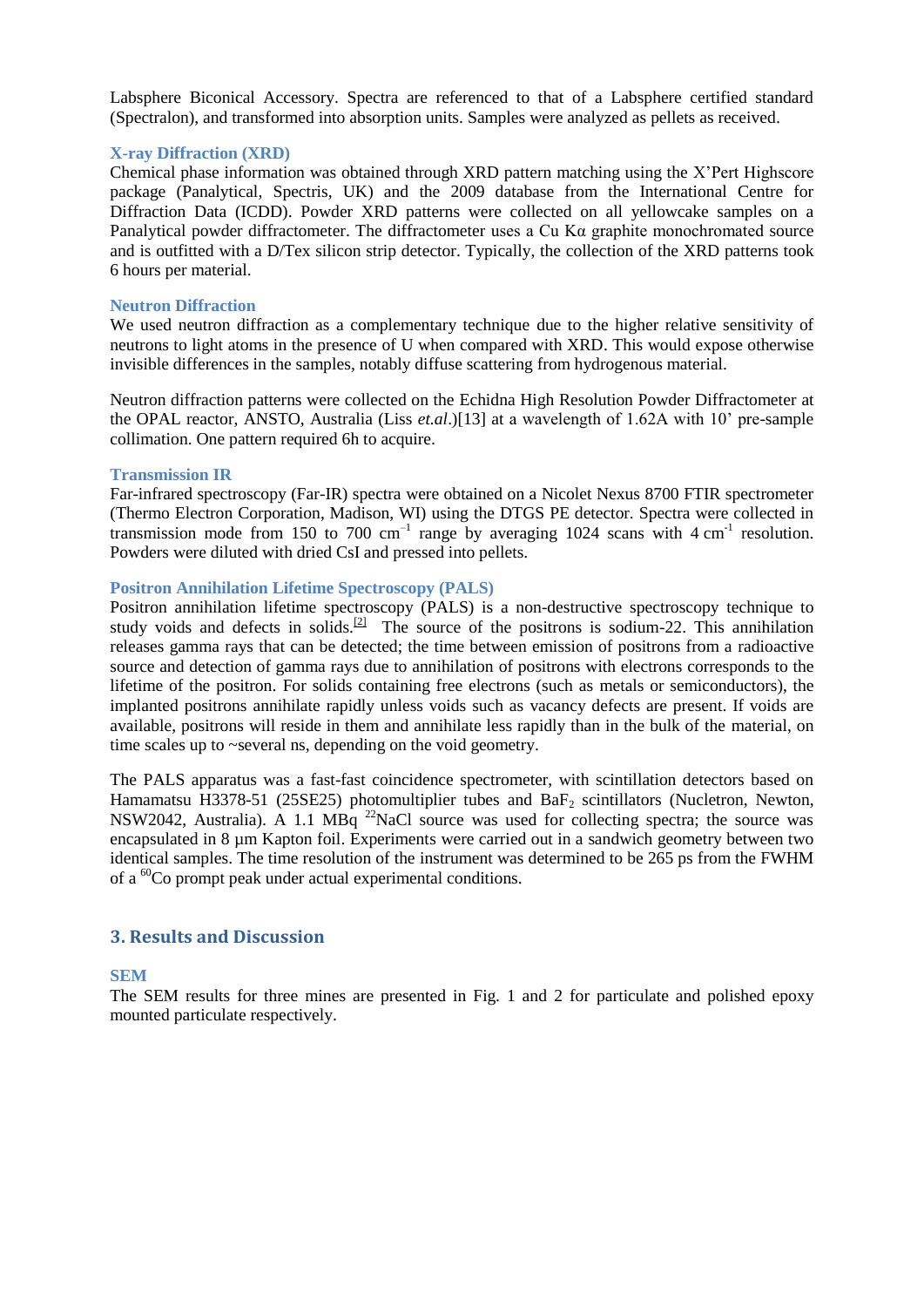

**Fig.1**: SEM for intact particulate yellowcake samples coated with platinum. All magnifications X 1500.

**Figs.**1 and 2 illustrate the different structures of intact and polished UOC materials respectively at 1,500 X magnification. All particulates in the main have similar sizes  $(\sim 100 \text{ µm})$  and are almost spherical in shape; however intrinsic surface morphological differences could be observed. Examining both  $U_3O_8$  containing materials, one can see that both Ranger and O.D. have large particle sizes with surficial adherence of smaller particles of approximately  $1/8<sup>th</sup>$  the diameter of the parent. O.D. presented a much smoother surface for the large particles, quite unlike Ranger material which had rod-like protrusions. Beverley, the sole uranium peroxide hydrate, also presented a roughened surface with the appearance of scale-like features. In all cases, cutting and polishing through the particles and examination at 1,500 X more clearly illustrated the gross internal micro-structural features, and in particular the crystalline rod structure present in the Ranger UOC.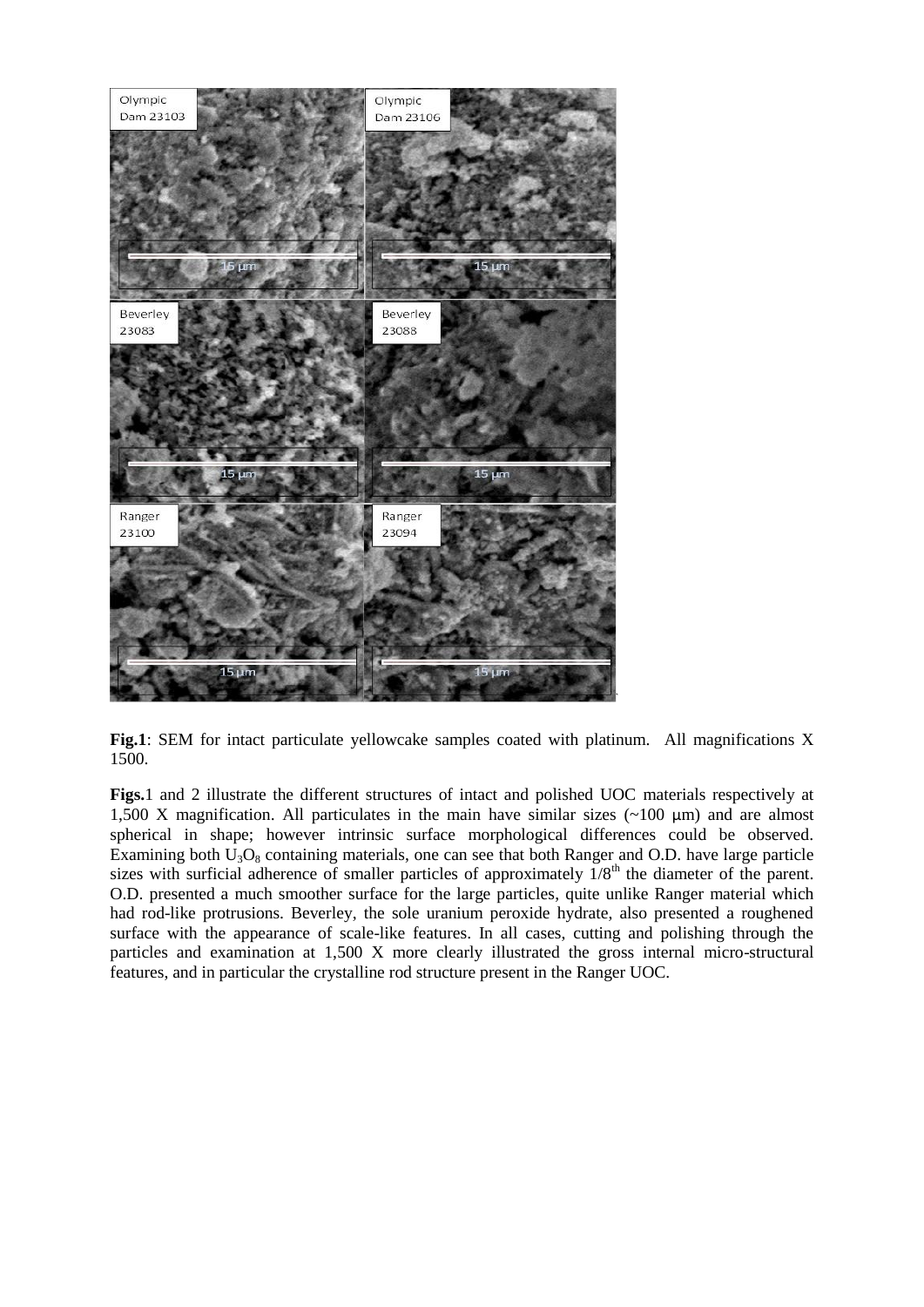

**Fig.2**: SEM Epoxy mounted, polished, carbon coated, yellowcake samples.

# **Diffuse Reflectance Spectrometry/Transmission IR**

DRS in NIR has been recently shown to be a particularly useful non-destructive technique for identifying the speciation, notably the valence, of uranium. This was demonstrated herein, with Figs. 3 and 4 showing major differences in the absorption of the two  $U_3O_8$  samples *vs* the  $UO_4 \cdot nH_2O$ . Subtle differences in the absorption peaks were observed between the two  $U_3O_8$  exporting mines (Fig. 4, ~1500 and 1860 nm) will be examined further to determine the consistency for multivariate discrimination for this uranium oxide from these two mines.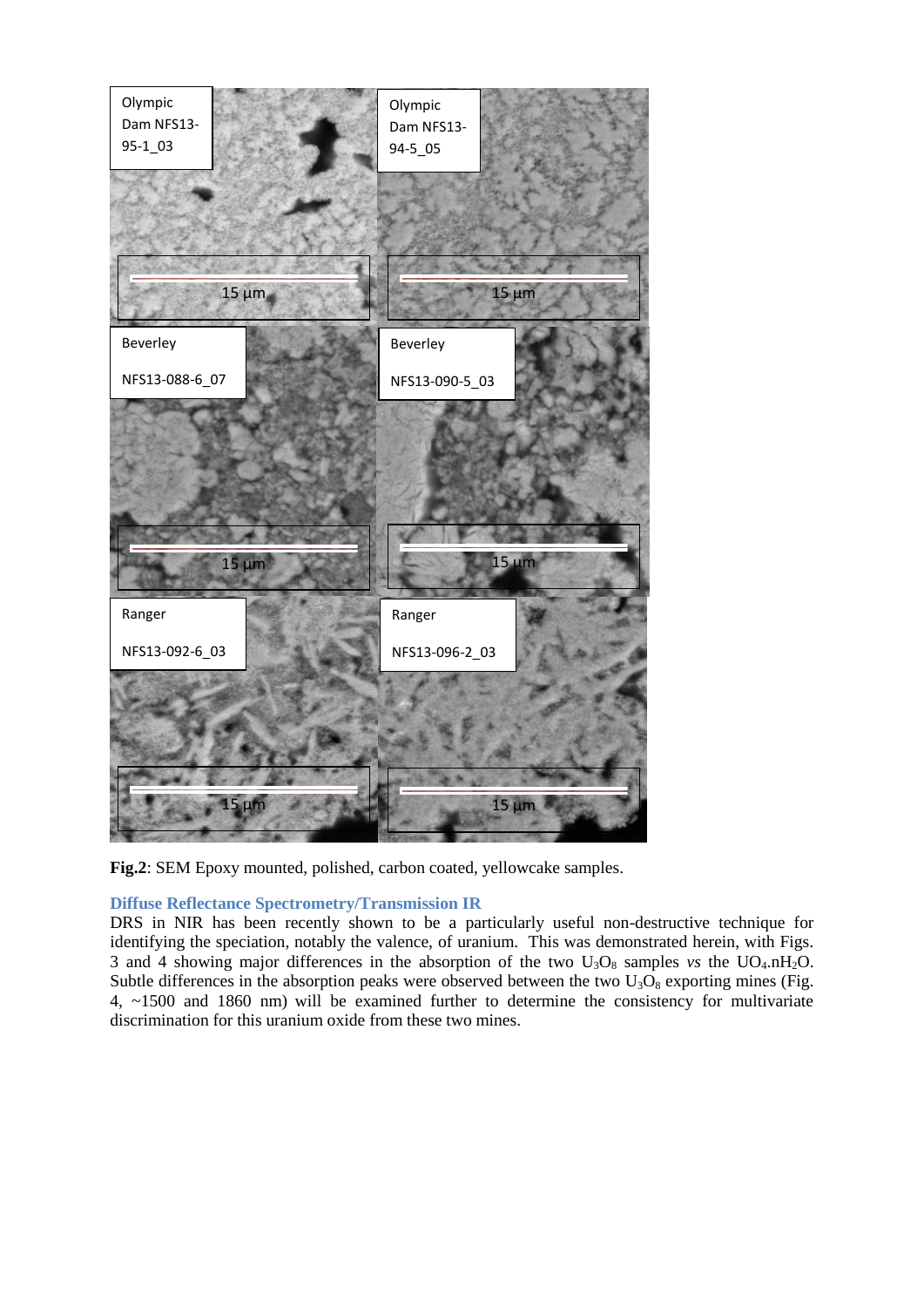

**Fig.3**: Full scan Vis/NIR spectra of Beverly UOCs (UO<sub>4</sub>.nH<sub>2</sub>O).



**Fig.4:** Full scan Vis/NIR spectra of Olympic Dam (NFS13-0094+0095) and Ranger (NFS13-0091 to NFS13-0093) UOCs ( $U_3O_8$ ). Note grating changes at ~350 and 780 nm in both Figures 3 and 4.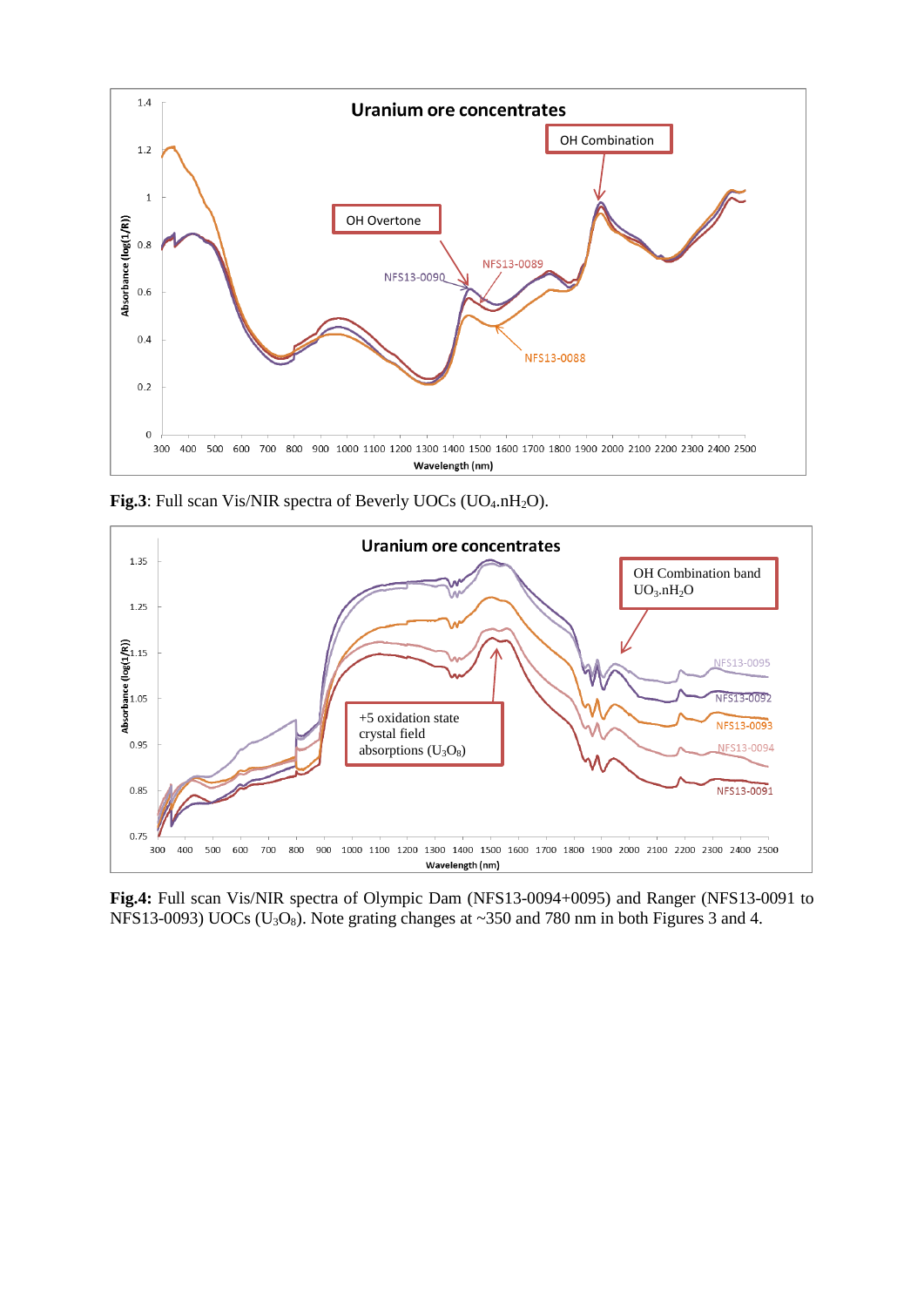

**Fig. 5.:** Transmission mode Far IR of Beverley UOC (CsI disk)



**Fig. 6.**: Transmission mode Far IR of Olympic Dam (NFS13-0094+0095) and Ranger UOC (NFS13- 0091 to NFS13-0093) as CsI disks.

Transmission far IR also appears to be capable of identifying the speciation of uranium. This was demonstrated herein, with **Figs. 5-7** showing gross differences in the phonon absorption of the two  $U_3O_8$  samples *vs* the UO<sub>4</sub>.nH<sub>2</sub>O. Samples from the two  $U_3O_8$  mines (Fig. 6) will be analysed numerous times to determine the consistency for multivariate discrimination to aid identification. However, as these spectra have weak peaks due to lattice mode vibrations, they may be of limited usefulness in identifying subtle differences in common speciation from mines producing the same UOC type.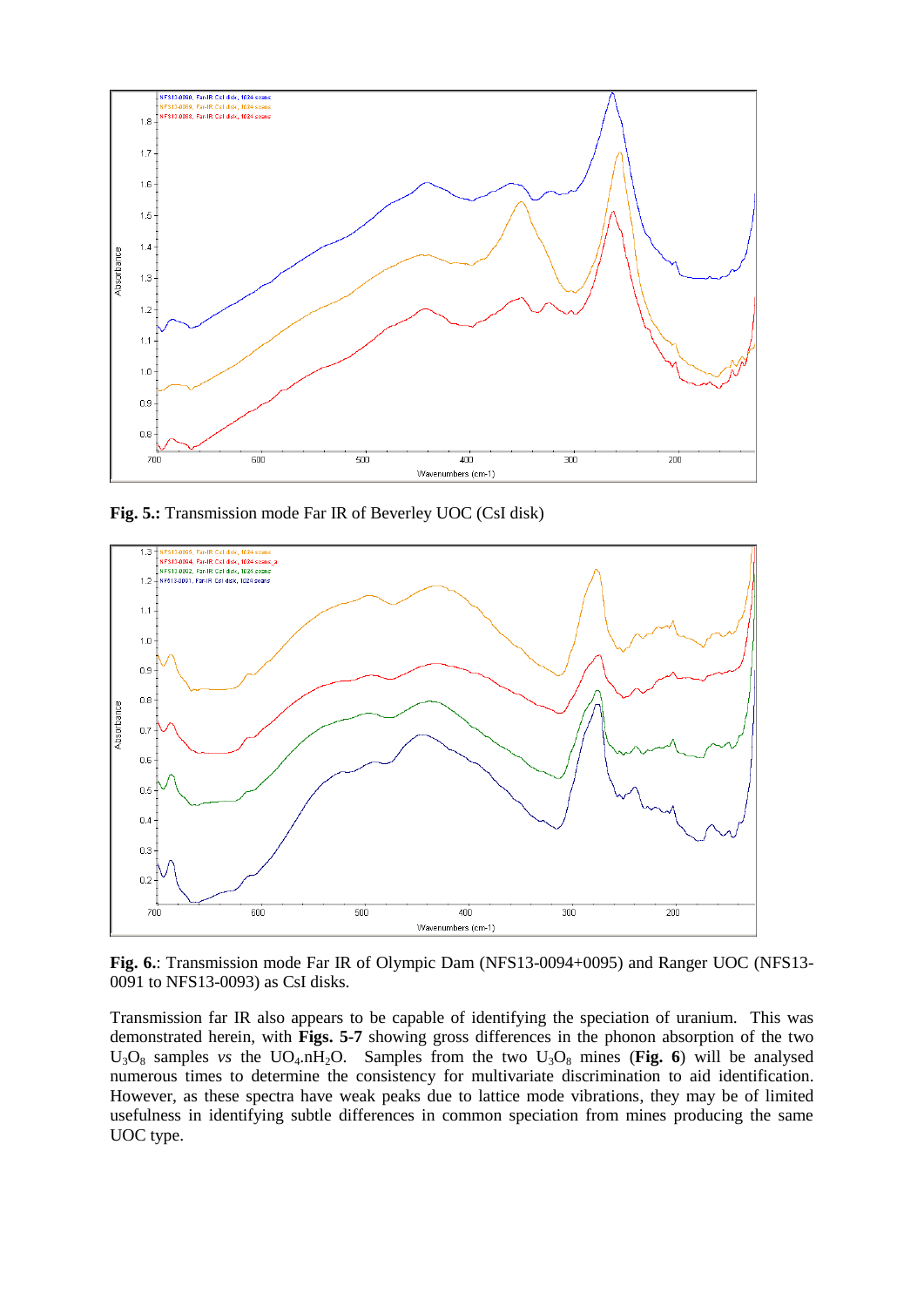

**Fig.7**: Transmission mode Far IR of Ranger UOC (CsI disk)

# **X-Ray and Neutron Diffraction (ND)**

The neutron diffraction patterns confirmed the XRD phase identifications, and as expected the ND displayed high backgrounds in those samples with relatively high amounts of water, due to incoherent scattering from H atoms.



**Fig. 8**: Overlay of Ranger UOC X-ray and neutron patterns normalised to the same λ (Cu Kα)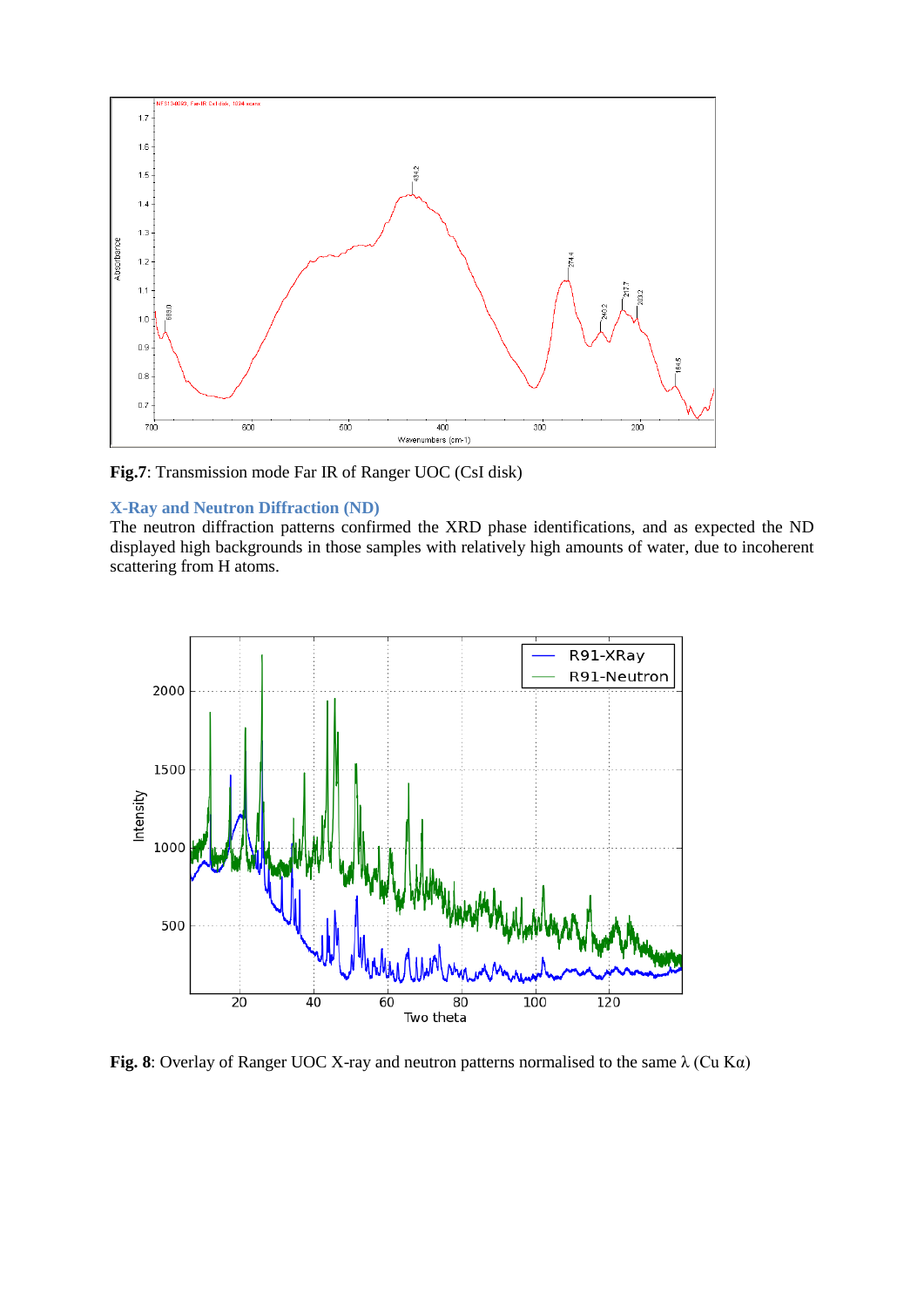

**Fig. 9**: XRD patterns of respectively Beverley (upper trace in red), Ranger middle trace in blue, and Olympic Dam mine UOC Samples. Distinguishing lines differentiating Ranger from OD are indicated as shown\*. Diffuse scattering due to sample holder is evident from 2*θ*=13-26˚.

XRD is routinely used for phase determination and quantification in industrial settings. Following standard phase identification procedures and with comparisons to published ICDD data, the Ranger sample is predominantly  $U_3O_8$  and  $UO_3.2H_2O$ , whilst Olympic Dam is predominantly  $U_3O_8$  and trace  $UO<sub>3</sub>2H<sub>2</sub>O[13]$  $UO<sub>3</sub>2H<sub>2</sub>O[13]$ . The Beverley sample, which is exported as uranium peroxide, does contain a majority of  $UO<sub>4</sub>$ .2H<sub>2</sub>O and trace  $UO<sub>4</sub>$ .4H2O and  $UO<sub>3</sub>$ .2H<sub>2</sub>O[\[14\]](#page-9-13).

# **PALS**

The PALS results (Table II) on all four samples examined were very similar, so the potential of PALS for discrimination at this stage is not strong. However we have several more samples for study at a later stage. The very weak second lifetime component is not understood as yet, but maybe due to surface effects from the different powders or grain boundary effects.

| Sample ID     | Intensity T1/T2 | Ave.T1 Lifetime | Ave.T <sub>2</sub> Lifetime |
|---------------|-----------------|-----------------|-----------------------------|
|               |                 |                 | $(N=2)$                     |
| Ranger 1      | 95.6/4.4        | 0.32            | l.6                         |
| Olympic Dam 1 | 97.9/2.2        | 0.31            |                             |
| Beverley 2    | 95.0/5.0        | 0.34            | 17                          |
| Beverley 1    | 98.8/1.2        | 0.34            | L.6                         |

**Table II**: Positron Annihilation Lifetime Spectroscopy (PALS) of Selected UOCs

# **4. Conclusion**

The results from a collection of experimental techniques have gone a long way in differentiating properties of yellowcake samples from different sources. We suggest IR in both DRS and transmission mode operation are useful non-destructive techniques for identifying the speciation of the yellowcake,